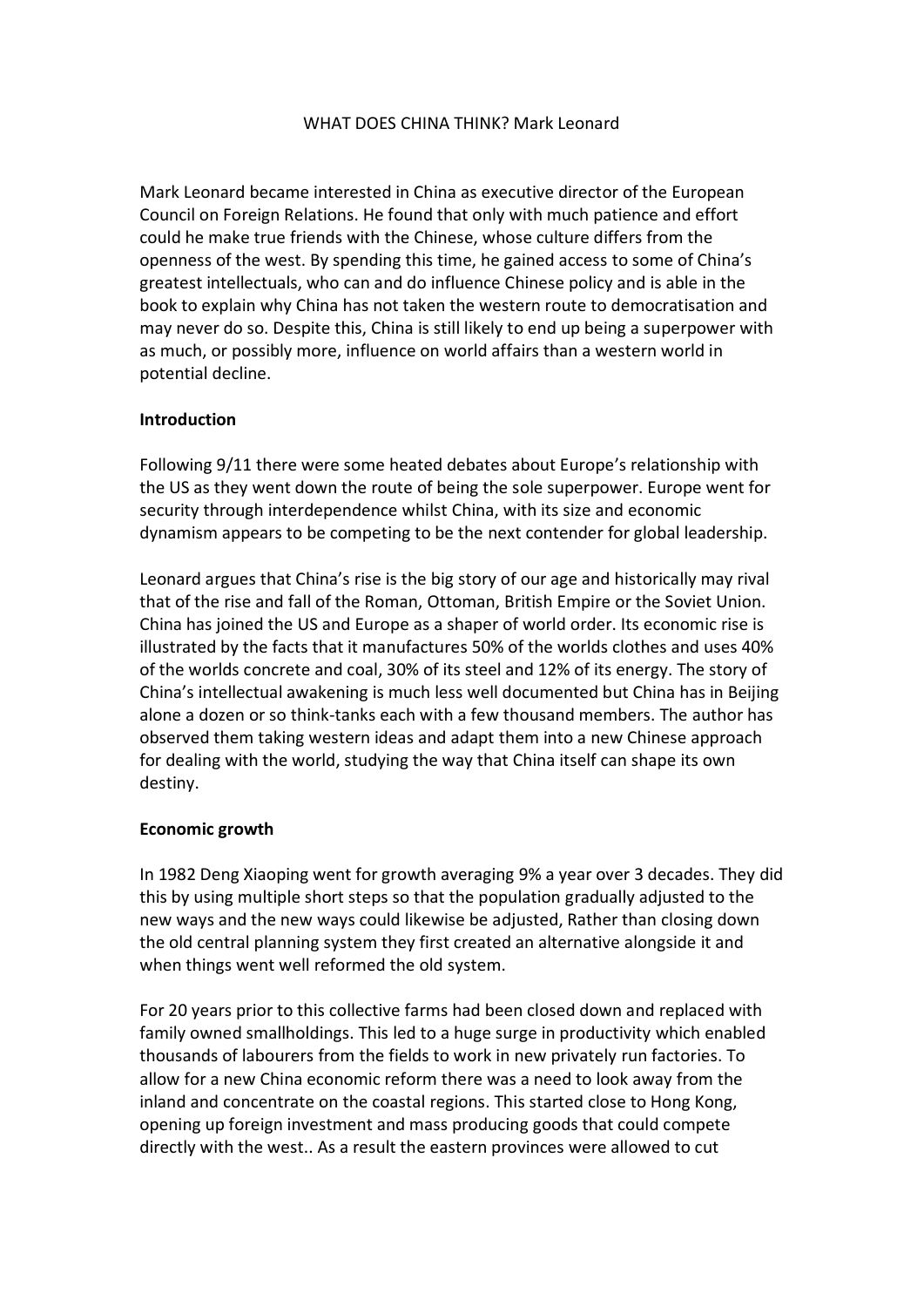themselves free from the impoverished inland creating large differences in the distribution of wealth.

### Tiananman Square

This was seen in the west as a confrontation between a brutal unreformed communist state and students longing to be part of the capitalist world of liberal democracy. In fact they wanted price stability, social security and an end to corruption and speculation.

The brutal put down was seen in the west as a return to the old order of communism but in fact it allowed market forces to be pushed through at unprecedented speed without opposition. This allowed a strange alliance between the communist party and the right (the capitalists) whilst the left ( the socialists) during the 90's had to bide their time until they could influence the party once more.

# The Rise of China's New Left

Tiananman allowed the continuation of massive growth and a decentralisation of power from the centre to the regions. The questions asked by the left were whether the price of such economic growth is worth the wealth differentials, the unemployment, the economic migration and the corruption. This leads to the question whether it continues to be maintained without a local population that will spend its money rather than save it. China's economy has grown so far mainly from exports the concern is that without price stability, social security and an end to corruption and speculation then its population will not feel secure enough to spend but will continue to accumulate their savings. There is a need to return to a more centralised government to combat this alongside a further key concern, pollution as due to decentralisation of power locally it comes second to growth and the centre is powerless to curb it. However the balance of power is subtly shifting back to the left and it may be that growth rates will slow as wealth differentials, corruption and pollution are tackled.

# **Political Changes**

China's politics has changed almost as much as its economy and in a direction that the west is not comfortable with as it challenges the liberal democracy that the west assumes is superior is a more sophisticated variant of dictatorship. From the days when Mao Zedong or Deng Xiaoping made decisions on their own, China has moved on to a style of policy making that is remarkably open to the influences of experts, the media and even public opinion (mainly via opinion polls).

Experiments with democracy have included the local election of party secretaries in one city, a flagship programme of awards (800+ in 2006) for examples of local democracy and election of leaders at village level. However often there is only one candidate and every official post is shadowed by a party position. Spending on local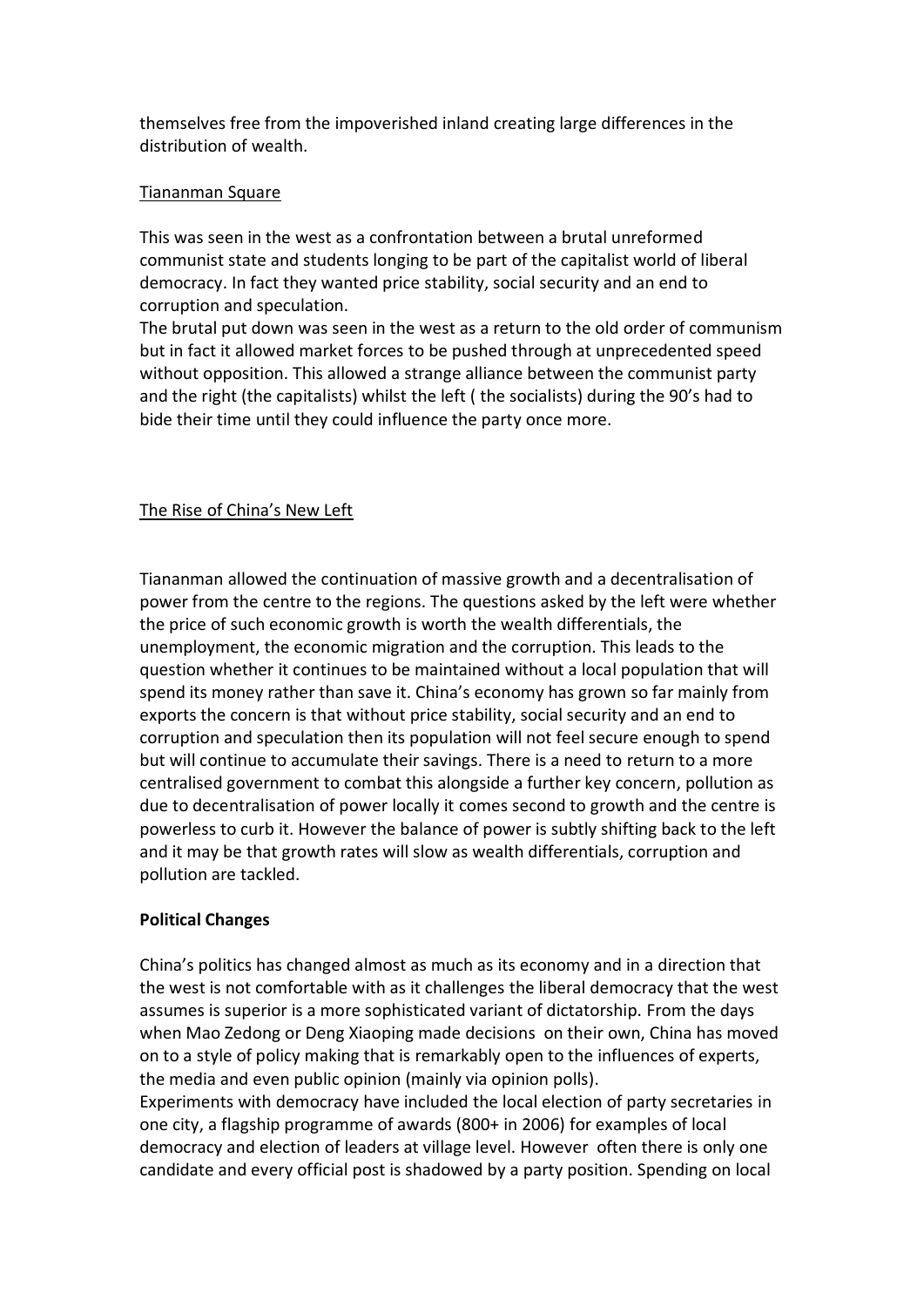public services has increased by 20% and admin costs have reduced by 18%. Whilst more recently there have been elections in provincial and national conferences with 15-30% more candidates than positions.

In the 1980's and 90's many scholars argued that democracy was the necessary prerequisite for wider and political growth but in recent years- not least because of China's own economic success, this link has been increasingly questioned.

Four fears of democracy are

- 1. How the Soviet Union collapsed after democratisation
- 2. The memory of the Cultural revolution and the fear of recurrence if China collapses
- 3. The influence of Taiwan who would become a recognised independent state if they could and the fact that this could then lead to other rich areas the same and the break up of China
- 4. The affluent middle classes fear that their wealth may be appropriated by the masses.

The west, it is argued, assume that stability is due to democracy, but the author states that we confuse the benefits of democracy from those we get from the rule of law. He says that in the west we have sufficient wealth to keep a balance between the influences of law and modernity. Countries such as Hong Kong and Singapore, which have kept benign dictatorships have developed rapidly, whilst other developing countries such as Yugoslavia, Lebanon and Rwanda have gone down the democratic route and disintegrated,

Many of the new right want to promote the rule of law, as this will lead to reducing the size of the state and its effects on the market. There is still a long way to go before China develops the rule of law, but China is the only one party state where the state can be taken to a court and sued..

In the long term China's one party state may collapse, but in the medium term the regime seems to be developing increasingly sophisticated techniques to prolong its survival and pre-empt discontent.

### **China's Rise in Power in Global Terms**

China's leaders were terrified that the rest of the world would see China's rise as a threat to the world and turn against it. How to interface with the rest of the world has been discussed by many of China's think tanks, including an unusual one where foreigners, including the author were present, to devise a formula that measured Comprehensive National Power (CNP). This takes in soft measures such as cultural attraction, as well as military might. It was noted that the USSR, with half the GNP of Japan, was a superpower because of its military might. Initially, China chose to bide its time, stay in the background of world politics and build its capabilities and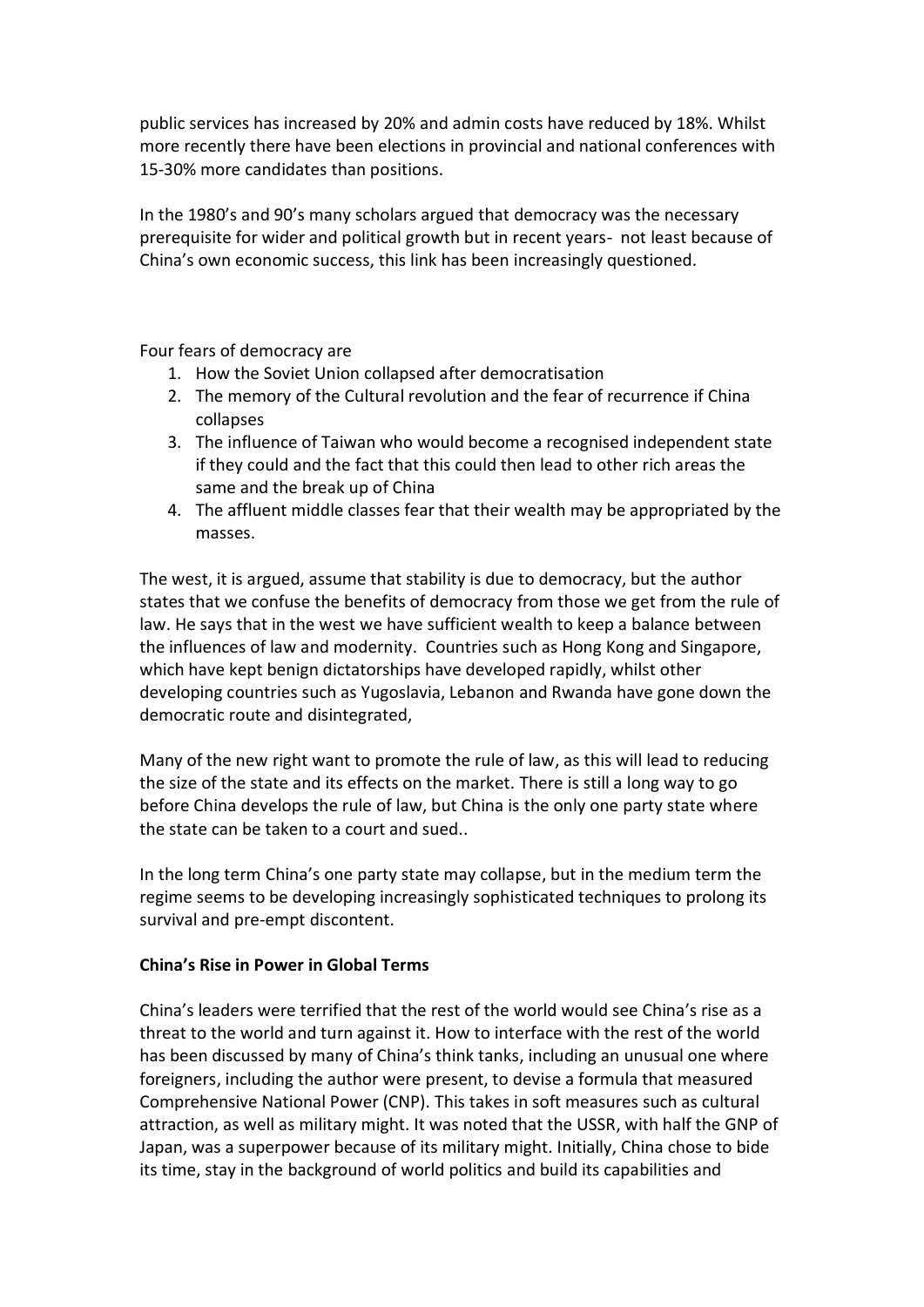concentrate on economic development. Deng Xiaoping quietly stopped support of communist "fifth columns" fighting against India and Vietnam. China instead opened its arms to any country that could assist it in its quest for markets, natural resources and political support.

From old times Chinese thinkers have seen war as a failure of strategy preferring to use manipulation to get what they want. But with such a large population and such economic growth it was hard to maintain a low profile strategy, so instead to avoid being seen as an aggressor China looked at soft ways of influencing the world, such as Confucious Institutes similar to the British Council and Foreign TV stations. The "China Dream" they offered to the world was an attempt to associate the People's Republic with three powerful ideas; economic development, political sovereignty and international law.

### **Influence through relationships with the Developing World**

Using these three powerful ideas, China now has moved to a major player with influence in the world and moved out from behind its great wall. Once China realised that the USA prefers to deal with its allies in SE Asia separately (Japan, Australia, The Philippines, Korea and Thailand) China called for an ASEAN-China free trade area, to help build a free trade area with a common currency with similarities to the EEC. It has allowed the smaller less powerful nations in the area to have influence and set the pace for direction of the new body.

In the world as a whole China has built relationships with many developing countries, it is argued that some, such as the Sudan, Zimbabwe and Burma are able to continue their disregard of human rights because of this support. China's foreign investment now dwarfs that from the west. It is setting up four special economic zones, the first in Zambia, that will attempt to copy the success of stimulating the economies of poor countries and repeat the China model of economic growth, allowing these countries, who have had poor experience with aid bodies from the west, particularly the World Bank, to show that democratisation is not the route to development.

Using the three powerful ideas and guarding sovereignty in particular has gained China support throughout the developing world and in particular in the United Nations where China is now winning the majority of its resolutions, whilst the US is now winning a minority and less and less as time goes on. .

### **Managing the West's Decline**

With the economic rise of China, they are now asking themselves a serious question, about how China will manage a decline in the west, precipitated by the rising cost in oil and competition for natural resources. The Bush administrations 'forward agenda for freedom' which linked democracy promotion to regime change, is bogged down in Iraq and Afghanistan and has sapped the legitimacy of democracy promotion. It has provided a pretext for governments to crack down on human rights and democracy activists. The US is being increasingly seen as a superpower who dominates with conditions, whereas China's foreign aid leaves nation states to